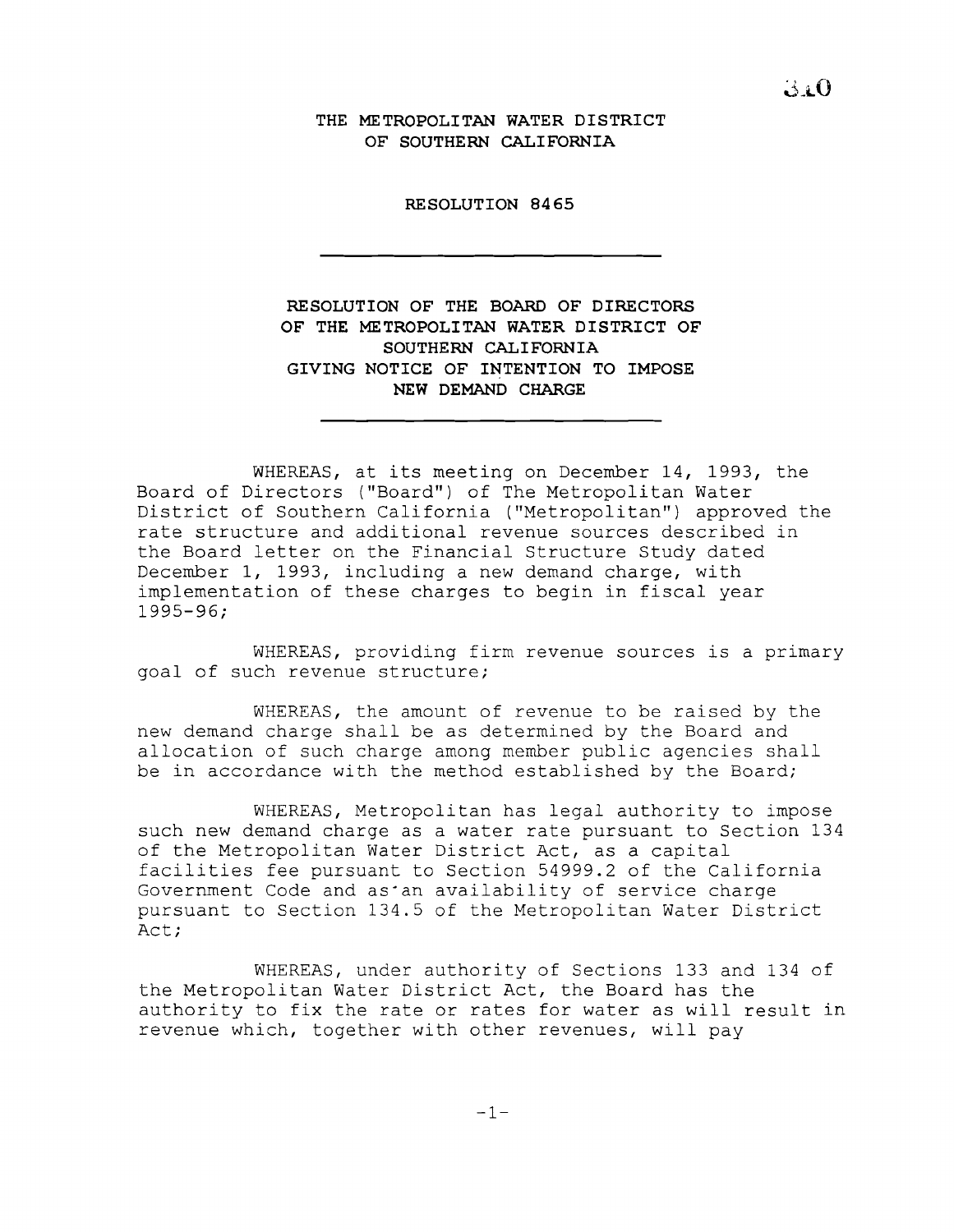Metropolitan's operating expenses and provide for payment of other costs, including payment of the interest and principal of Metropolitan's bonded debt;

WHEREAS, pursuant to Resolution 8329, adopted by the Board on July 9, 1991, proceeds of the readiness-to-serve charge, new demand charge and other revenues from the sale or availability of water are pledged to the payment of Metropolitan's outstanding revenue bonds issued and to be issued pursuant to Resolution 8329;

WHEREAS, under authority of Government Code Section 54999.2 Metropolitan may impose <sup>a</sup> capital facilities fee to pay the capital cost of facilities for the provision of water service;

WHEREAS, the new demand charge is intended to recover the debt service of expenditures for projects needed to satisfy anticipated new demands on Metropolitan, as shown in the Nexus Study dated January, 1995, prepared by Metropolitan in support of the new demand charge; and

WHEREAS, under authority of Section 134.5 of the Metropolitan Water District Act, an availability of service charge may be collected from the member public agencies within Metropolitan.

NOW, THEREFORE, the Board of Directors of The Metropolitan Water District of Southern California does hereby resolve, determine and order as follows:

**Section 1.** That the public interest and necessity require Metropolitan to develop firm net revenues, exclusive of ad valorem property taxes, through imposition of a new demand charge on all sales representing new demands on Metropolitan, as described below, to be collected from Metropolitan's member public agencies.

**Section 2.** That such new demand charge should be in an amount sufficient to provide for payment of the debt service, not paid from ad valorem property taxes, of capital expenditures for projects needed to serve anticipated increases in demands on Metropolitan.

**Section 3.** That such new demand charge for 1995-96 shall be <sup>a</sup> water rate of \$1,000 per acre foot for all new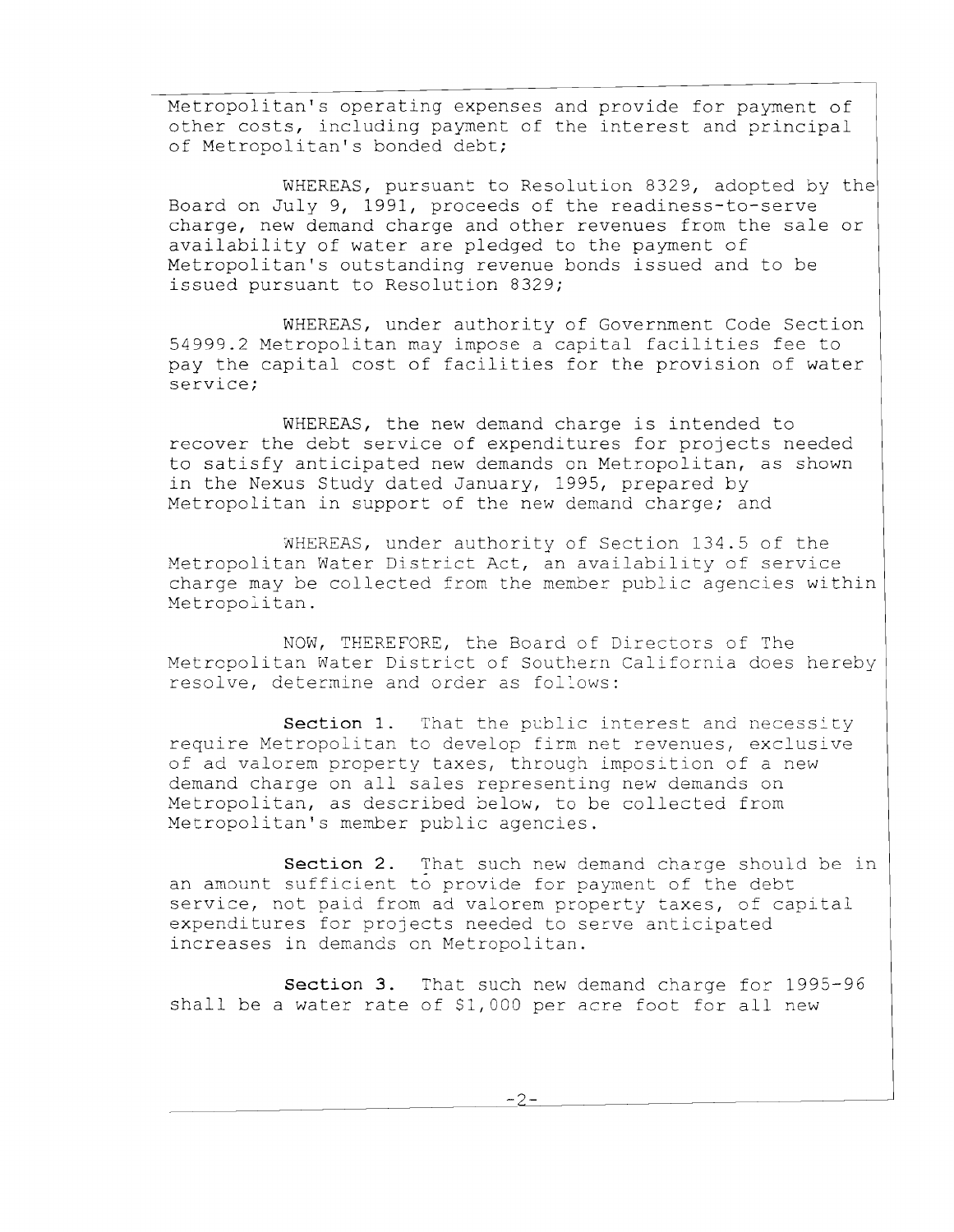demands by a member agency on Metropolitan, determined as provided in Section 8 below.

**Section 4.** That in the alternative, and without duplication, the new demand charge shall be a capital facilities fee in the amount of \$1,000 per acre foot of new demand on Metropolitan, determined as provided in Section 8 below.

**Section 5.** That this Board finds that the proposed new demand charge is necessary for the purpose of financing construction costs of public utility facilities furnished by Metropolitan, and does not exceed the proportionate share of the cost of the public utility facilities of benefit to each person or property being charged, based upon the proportionate share of use of those facilities.

**Section 6.** That in the alternative, and without duplication, the new demand charge shall be an availability service charge pursuant to Section 134.5 of the Metropolitan Water District Act.

**Section 7.** That notice is hereby given to the public and to each member public agency of The Metropolitan Water District of Southern California of the intention of Metropolitan's Board to consider and take action at its regular meeting to be held March 13, 1995, on the General Manager's recommendation to impose a new demand charge of \$1,000 per acre foot of water on all sales representing new demands on Metropolitan in fiscal year 1995-96.

**Section 8.** That the new demand charge shall be imposed on a member public agency when the average of the member public agency's purchases (in acre feet) from Metropolitan in the four most recent years, including the current fiscal year, after adjustment for long-term storage water, exceed such member agency's new demand charge base. Such new demand charge shall be payable in the fiscal year following the year in which it is imposed. Long-term seasonal storage deliveries during May through September 1993 and May and June 1994, and water taken under one-time drought storage agreements, Cooperative Storage Program through April 12, 1994, and the 1993 Demonstration Program are subtracted from the water sales calculation through the fiscal year period ending June 30, 1994. Long-term seasonal storage service water is defined as water that <sup>a</sup> member public agency leaves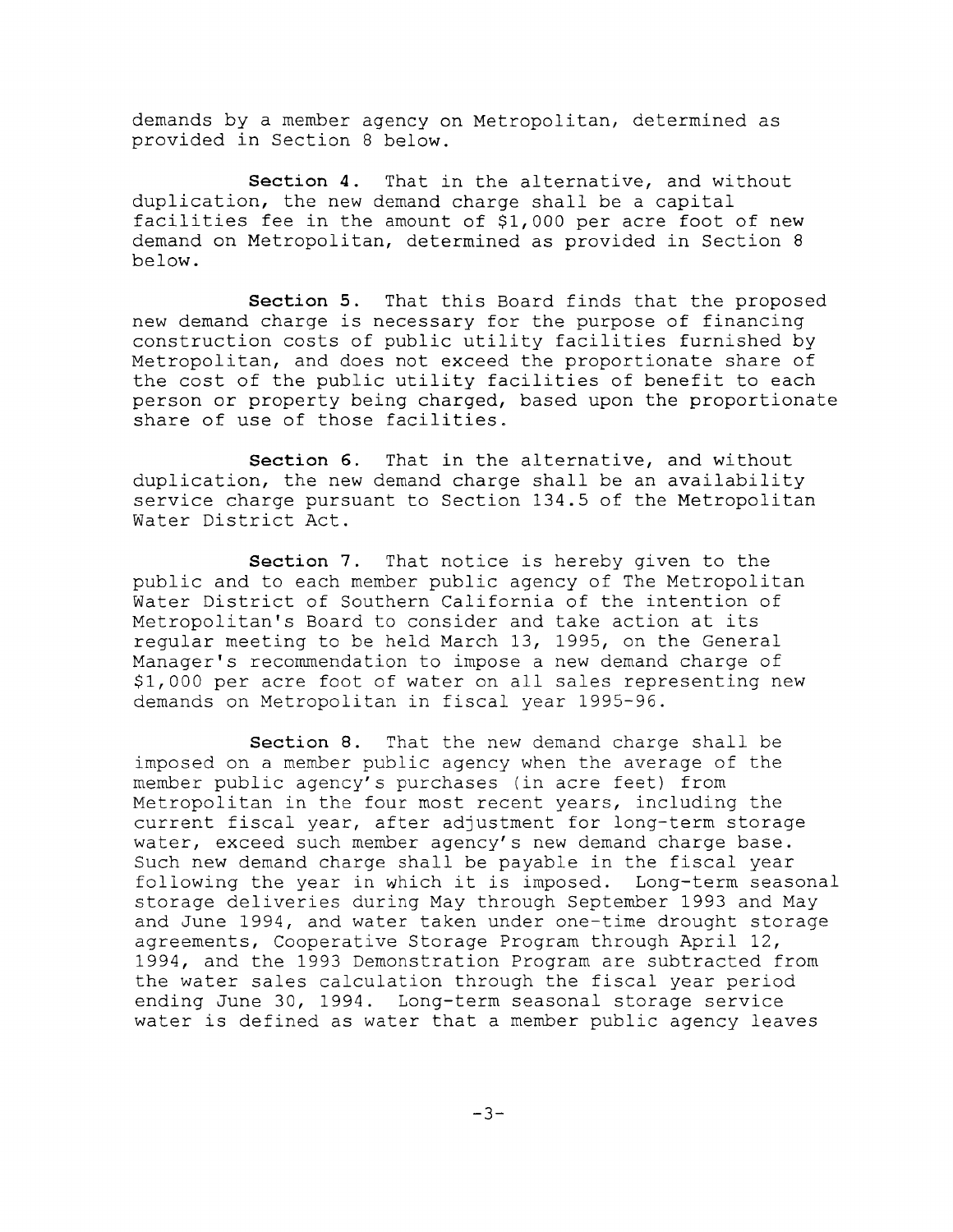in storage past the end of the fiscal year through avoided production during <sup>a</sup> period of availability (normally October <sup>1</sup> through April 30). Long-term seasonal storage service, cyclic storage, Cooperative Storage Program, and contractual longterm storage water deliveries will be excluded from the new demand charge calculation during the year of delivery but will be included in the year of use. Member public agencies shall indicate the amount and year in which the long-term stored water is used. Long-term seasonal storage service water must be accounted within seven years from the year in which the water was placed into storage. Member public agencies overlying a common groundwater basin shall be allowed to account for their purchases as <sup>a</sup> single, common purchaser.

**Section 9.** That each member public agency's new demand charge base (in acre feet) will be determined on the largest of three averages: 1) the average of its purchases from Metropolitan in the three fiscal years 1989-90 through 1991-92, excluding one-time drought storage sales; 2) the average of its purchases from Metropolitan in the four fiscal years 1989-90 through 1992-93, excluding one-time drought storage agreement sales and long-term seasonal storage deliveries attributable to May and June 1993; or 3) its readiness-to-serve charge allocation for fiscal year 1995-96. Each member public agency's new demand charge base is as follows:

## **Proposed New Demand Charge Base**

| Member Agency     | Base Amount (AF) |
|-------------------|------------------|
|                   |                  |
| Anaheim           | 24,944           |
| Beverly Hills     | 13,614           |
| Burbank           | 20,446           |
| Callequas MWD     | 99,025           |
| Central Basin MWD | 115,834          |
| Chino Basin MWD   | 76,265           |
| Coastal MWD       | 41,441           |
| Compton           | 5,026            |
| Eastern MWD       | 55,603           |
| Foothill MWD      | 9,610            |
| Fullerton         | 12,262           |
| Glendale          | 26,456           |
| Las Virgenes MWD  | 18,525           |
| Long Beach        | 42,539           |
| Los Angeles       | 358,504          |
|                   |                  |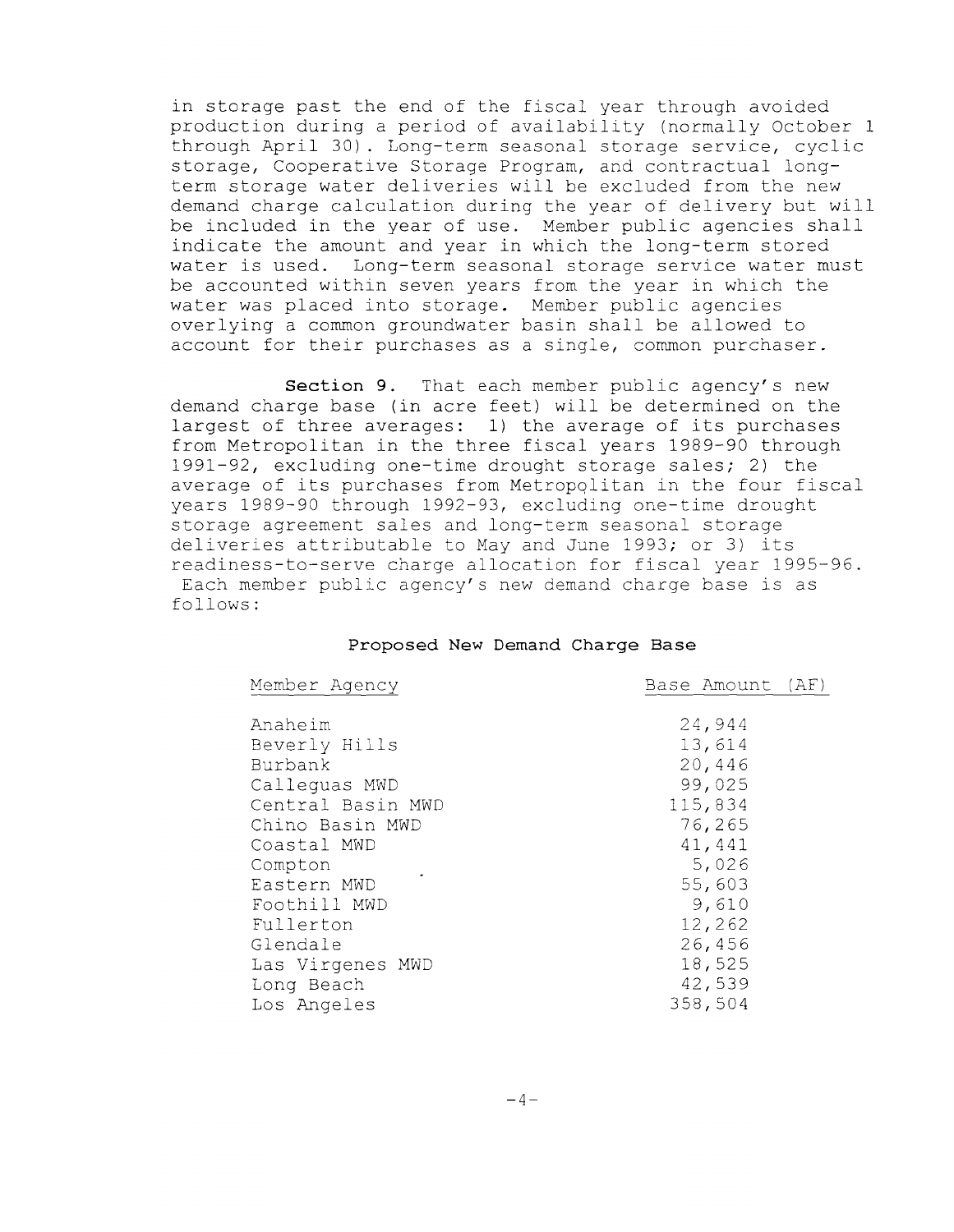| MWD of Orange Co.<br>Pasadena | 243,828<br>22,638 |
|-------------------------------|-------------------|
| San Diego CWA                 | 559,247           |
| San Fernando                  | 903               |
| San Marino                    | 1,327             |
| Santa Ana                     | 15,840            |
| Santa Monica                  | 8,889             |
| Three Valleys MWD             | 69,664            |
| Torrance                      | 20,311            |
| Upper San Gabriel MWD         | 71,899            |
| West Basin MWD                | 167,634           |
| Western MWD of Riverside Co.  | 78,177            |
|                               |                   |

## **TOTAL**

**2,180,451**

**Section 10.** That this Board finds and determines that such new demand charge base is <sup>a</sup> reasonable approximation of each member agency's current demands on Metropolitan's system.

**section 11.** That upon payment of any new demand charge by <sup>a</sup> member agency, that member agency's new demand charge base shall be increased by an amount equal to the quantity of water on which the new demand charge was paid.

**Section 12.** That the new demand charge shall be incurred upon Metropolitan's determination that <sup>a</sup> member agency's historic average deliveries of Metropolitan water in the immediately preceding four fiscal years have exceeded such member agency's new demand charge base. Any new demand charge so incurred shall be due and payable sixty days after mailing of Metropolitan's invoice for such charge.

**Section 13.** That such new demand charge may be paid, without penalty, in equal monthly installments over a period of up to fifteen (15) years, provided that amounts subject to deferred payment shall bear interest at <sup>a</sup> rate determined by Metropolitan (which shall be equal to Metropolitan's cost of funds at the time of such determination), from the date due until payment is received by Metropolitan.

**Section 14.** That the new demand charge and the new demand charge base for each member public agency, the method of its calculation, and the project costs, cost allocations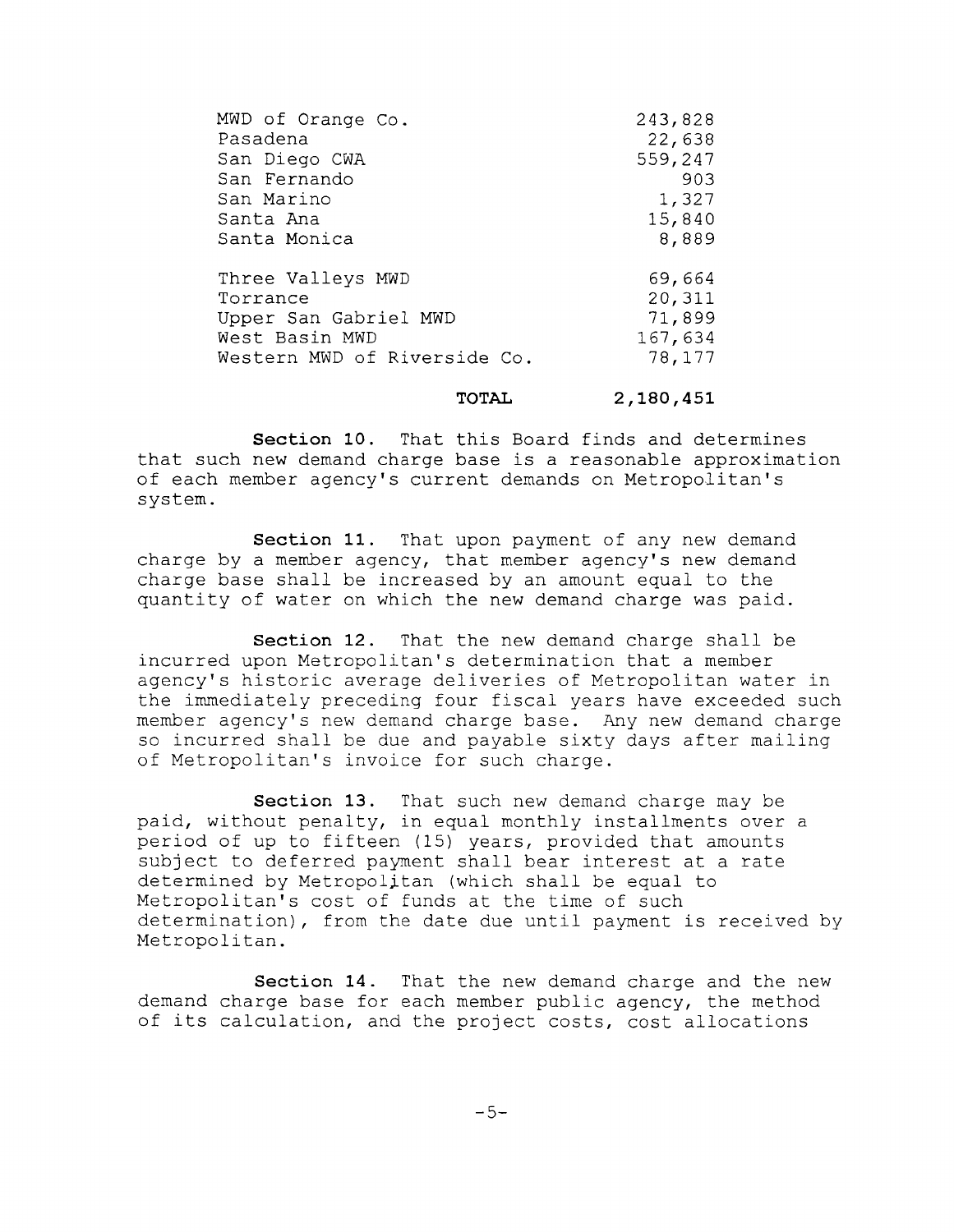and other data used in its determination are as specified in the Nexus Study on file and available for review by interested parties at Metropolitan's headquarters.

**Section 15.** That the General Manager and the General Counsel are hereby authorized to do all things necessary and desirable to accomplish the purposes of this Resolution, including, without limitation, the commencement or defense of litigation.

**section 16.** That this Board finds that the proposed new demand charge is exempt from the provisions of the California Environmental Quality Act (CEQA) since it constitutes the creation of government funding mechanisms which do not involve commitment to any specific project which may result in <sup>a</sup> potentially significant physical impact on the environment or which will be used to fund projects which have CEQA documentation or which will have CEQA documentation in place prior to construction of any facility or facilities.

**Section 17.** That the General Manager is hereby authorized and directed to take all necessary action to satisfy relevant statutes requiring notice by publication.

**Section 18.** That the Executive Secretary is hereby directed to transmit <sup>a</sup> certified copy of this Resolution to the presiding officer of the governing body of each member public agency.